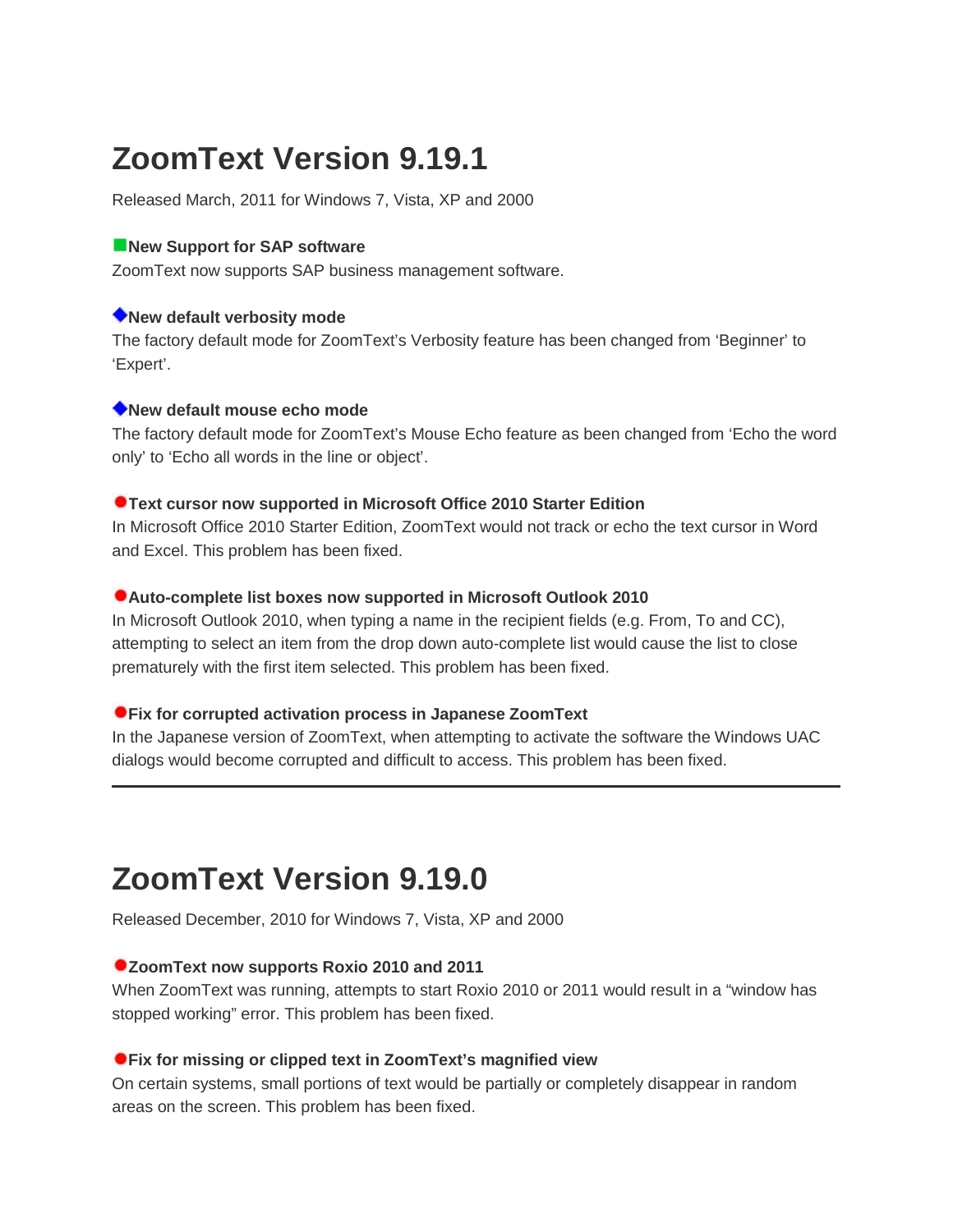## **Additional fixes for system freeze when running ZoomText**

Some additional causes of random system freezes have been identified and fixed.

### **Icelandic localization now available**

ZoomText's user interface and all documentation are now available in Icelandic.

# **ZoomText Version 9.18.9**

Released August, 2010 for Windows 7, Vista, XP and 2000

## **Fix for random crashing in Windows 7 64-bit edition**

On systems equipped with higher end processors, ZoomText would sometimes crash (sometimes with a blue screen). This problem has been fixed.

## **Fix for system freeze when starting ZoomText**

On systems equipped with higher end processors, ZoomText would sometimes freeze the system, usually when the ZoomText splash screen or toolbar first appeared. This problem has been fixed.

## **Fix for failure to connect to activation server**

On some systems, attempts to activate ZoomText would fail even though the ZoomText activation server was available. This problem has been fixed.

## **Fix for corrupted text in Office 2010 ribbons**

In Microsoft Office 2010, some of the text in the Office ribbons was corrupted in ZoomText's magnified view and speech output. This problem has been fixed.

## **Fix for cursor tracking in Word 2010 64-bit edition**

In Microsoft Word 2010, ZoomText was not tracking the text cursor. This problem has been fixed.

## **Fix for Inbox tracking in Outlook 2010**

In Microsoft Outlook 2010, ZoomText was not tracking the focus when navigating up and down in the Inbox list. This problem has been fixed.

## **Fix for AppReader and DocReader errors in Windows Live Mail**

In Windows Live Mail, AppReader and DocReader would fail to read email messages. This problem has been fixed.

#### **Fix for erroneous prompt to restart in Windows Vista**

On certain Windows Vista configurations (with Aero Glass enabled), ZoomText would prompt to restart the system after updating the DCM chain. This problem has been fixed.

## **Fix for failure to install from copied Setup image**

If the CD image were copied to a folder with spaces in the name, the installation would fail. This has been fixed.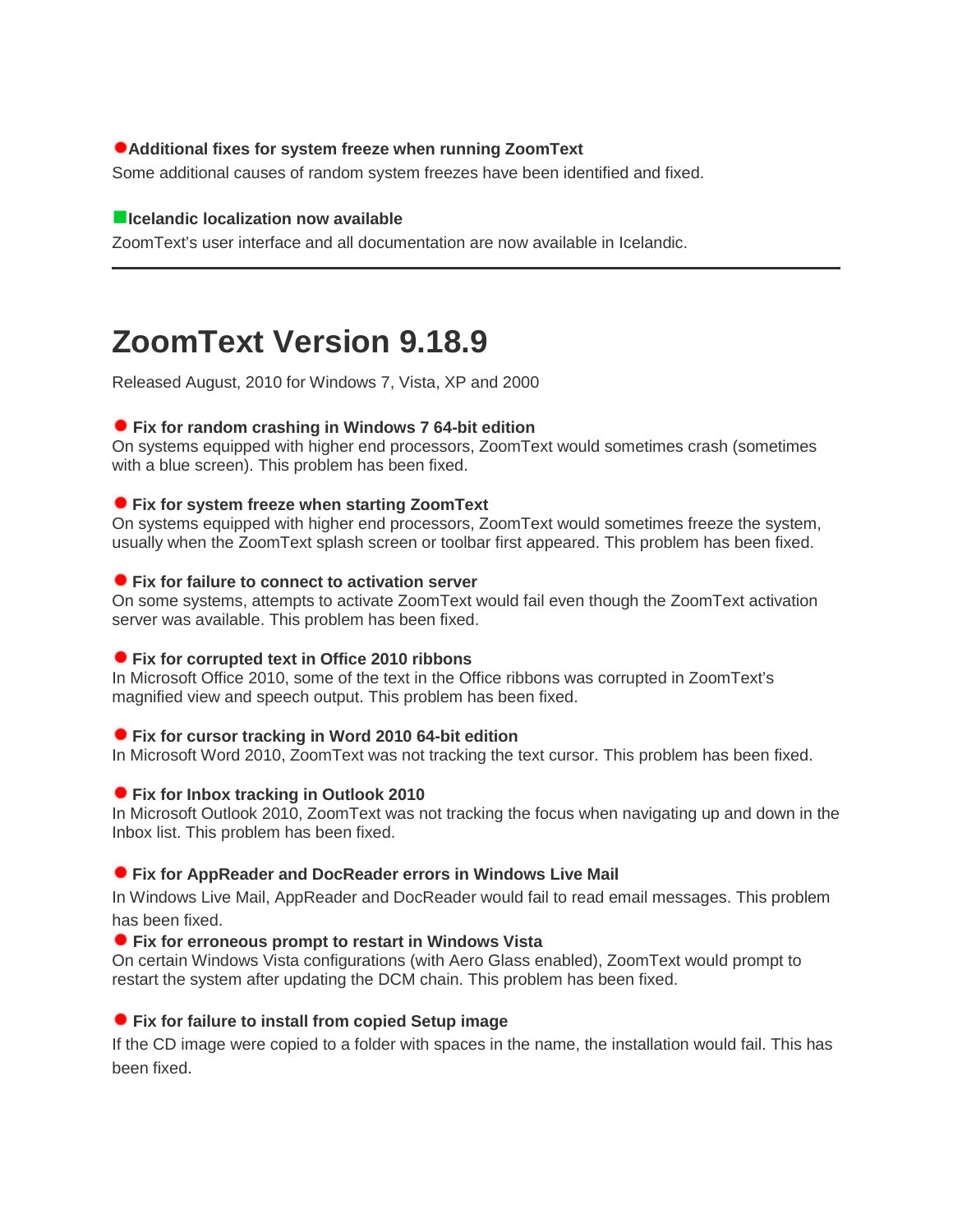#### **Fix for failure to create backup for ZoomText USB**

When attempting to create a backup for ZoomText USB, if the chosen path for the backup ended in a backslash ('\'), the backup would fail. This has been fixed.

#### **Fix for ZoomText freezing or hanging on startup**

With certain systems, ZoomText would freeze or hang (usually at the splash screen) when attempting to launch the program. This problem has been fixed.

## **ZoomText Version 9.18.8**

Released March, 2010 for Windows 7, Vista, XP and 2000

#### **ZoomText hotkeys now work in the Windows logon screen and UAC prompts**

In 64 bit versions of Windows 7 and Windows Vista, ZoomText's hotkeys were not supported in the Windows logon screen and UAC prompts. This problem has been fixed.

#### **Fix for degrading performance and system freeze**

On certain systems, after running ZoomText for a while the system would slow down and/or freeze up. This problem has been fixed.

#### **Fix for AppReader "ID #9" error in Internet Explorer**

On certain systems, when attempting to start AppReader in Microsoft Internet Explorer, error "ID #9" would occur. This problem has been fixed.

#### **Fix for AppReader "ID #19" error in Microsoft Word**

On certain systems, when attempting to start AppReader in Microsoft Word (2002, 2003 or 2007), error "ID #19" would occur. This problem has been fixed.

#### **Fix for C++ runtime error after Guest login in Windows XP**

In Windows XP and when logged in as a Guest, a C++ runtime library error would occur when starting ZoomText. This problem has been fixed.

#### **Fix for tracking and speaking the Task Switcher**

In version 9.18.7, ZoomText stopped tracking and speaking the Windows Task Switcher (when pressing ALT + TAB) in 32 bit versions Windows 7 and Windows XP. This problem has been fixed.

## **ZoomText Version 9.18.7**

Released December, 2009 for Windows 7, Vista, XP and 2000

#### **Fix for crash when using AppReader in Firefox**

In Firefox, ZoomText would crash when attempting to read certain web pages with ZoomText's AppReader. This problem has been fixed.

#### **Windows 7 Shutdown menu now spoken correctly**

In the Windows 7 Start menu, ZoomText would announce the Shutdown button and its submenu as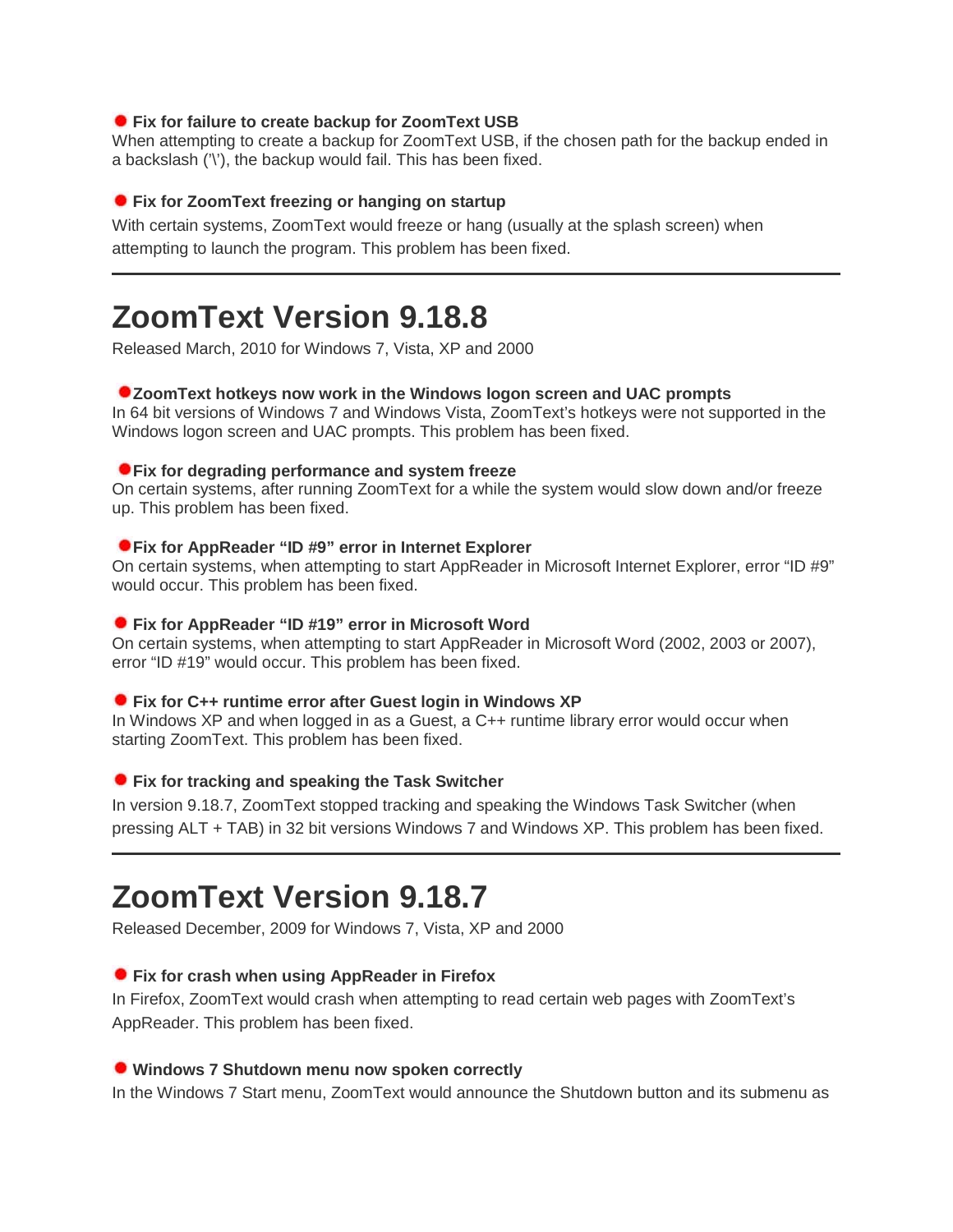the "Games menu". This problem has been fixed.

#### **Start menu items now spoken correctly in 64-bit versions of Windows**

In 64-bit versions of Windows, ZoomText would incorrectly announce the state of items in the Start menu. This problem has been fixed.

#### **Fix for screen freeze on single processor systems**

On some single processor systems ZoomText would occasionally freeze while ZoomText was running. The system would have to be retarted to clear the problem. This problem has been fixed.

## **Fix for 'suutils.dll' error when installing ZoomText in Windows 2000**

When installing ZoomText in Windows 2000, a "Cannot load the suutils.dll" error message could appear, causing the installation to terminate. This problem has been fixed.

## **Accelerator keys corrected in Brazilian Portuguese localization**

In the Brazilian Portuguese localization, some menus and dialogs contained duplicated accelerator keys. These problems have been fixed.

## **ZoomText Version 9.18.6**

Released December, 2009 for Windows 7, Vista, XP and 2000

#### **Fix for AppReader not tracking the highlighted word**

In certain applications, AppReader would sometimes stop tracking the highlighted/spoken word. This problem has been fixed.

#### **Fix for loss of tracking in Firefox**

In the Firefox web browser, ZoomText would fail to track and read when tabbing between links and other page elements. This problem has been fixed.

#### **Fix for slow AppReader and DocReader startups in PDF documents**

In certain PDF documents, AppReader and DocReader would take a long time to startup. This problem has been fixed.

#### **Fix for reading italicized text in PDF documents**

In certain PDF documents, AppReader would read italicized words one character at a time. This problem has been fixed.

#### **Pointer Enhancement now displayed when pressing modifier keys**

With ZoomText's Pointer Enhancements feature, when the "Display the pointer locator" option was set to "When the modifer key is pressed", pressing the modifier key would fail to display the pointer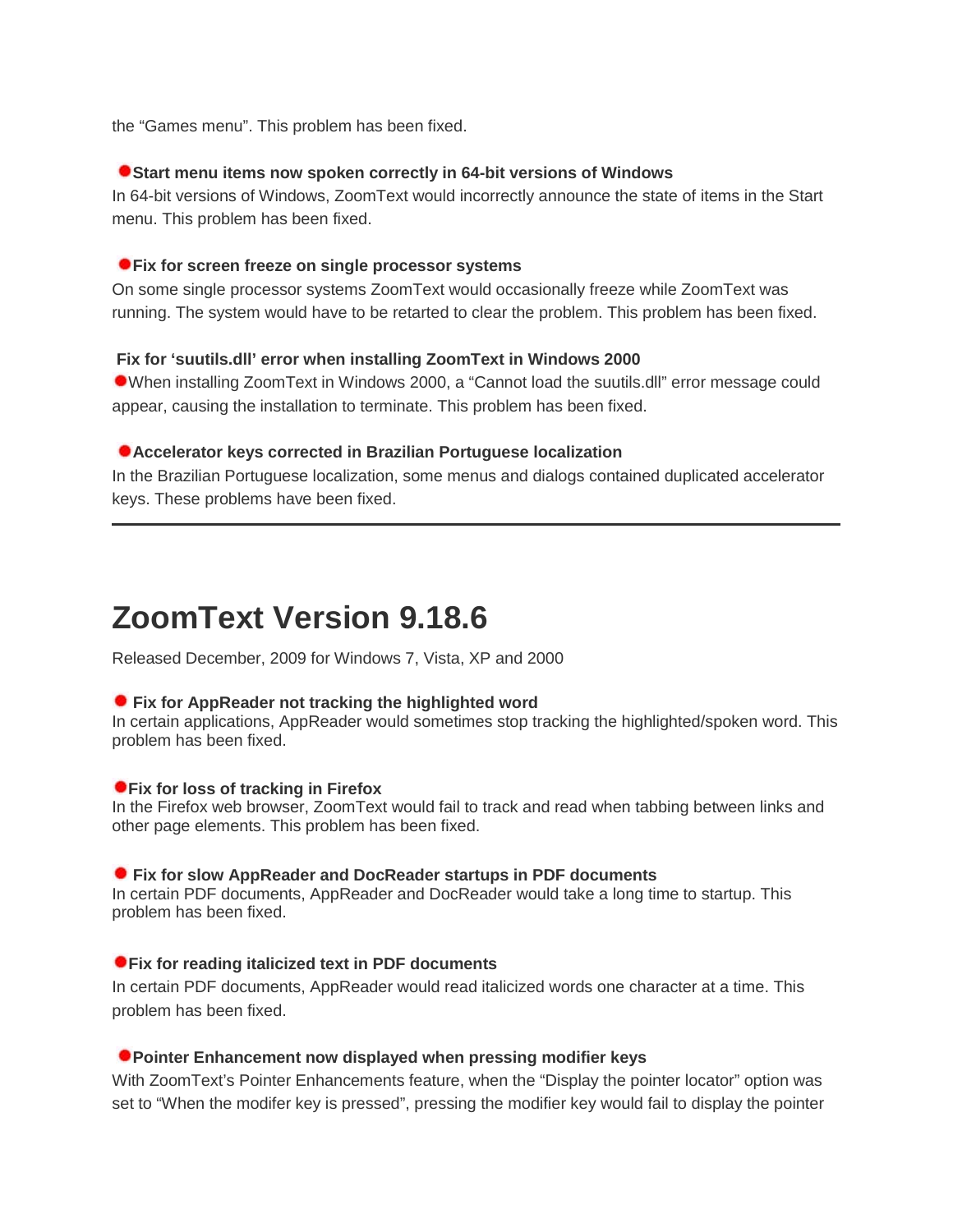enhancement. This problem has been fixed.

## **Windows 7 Start menu now properly tracked**

In some cases, ZoomText would fail to track and speak the Windows 7 Start menu. This problem has been fixed.

#### **Fix for errors when running Windows with 150% DPI setting**

When the Windows font scaling setting was set to 150% (DPI), any one of the following errors could occur when starting ZoomText:

- DLL load failure
- Stopped responding error
- An error has occurred in Visual C++
- ZoomText hangs at the splash screen
- Screen remains dim when starting ZoomText in Windows 7 (if ZoomText is configured to autostart)

#### **Fix for disappearing mouse pointer on dual monitor systems**

When running ZoomText on a dual monitor system (with ZoomText's dual monitor modes turned off), the mouse pointer would disappear after it had been moved to the secondary desktop. This problem has been fixed.

#### **ZoomText and Window Eyes can now load in either order**

Previously in Windows XP, you had to start ZoomText after Window Eyes. ZoomText and Window Eyes can now be started in either order.

## **ZoomText Version 9.18.5**

Released October, 2009 for Windows 7, Vista, XP and 2000

#### **Reading support in IE8**

ZoomText's AppReader and DocReader now provide full reading support in Internet Explorer 8. **ZoomText now fully supports Windows 7**

With this release ZoomText now fully supports Windows 7. All known installation, update and compatibility issues have been resolved.

#### **Support for reading protected PDF documents**

ZoomText's AppReader and DocReader now provide full support for reading protected PDF documents.

#### **Support for screen magnifier/ screen reader compatibility protocol**

ZoomText now provides support for a new compatibility protocol (for Windows Vista only) that allows screen magnifiers and screen readers to start in any order without crashes or conflicts. At the time of this release the latest versions of ZoomText and Window Eyes (from GW Micro) provide support for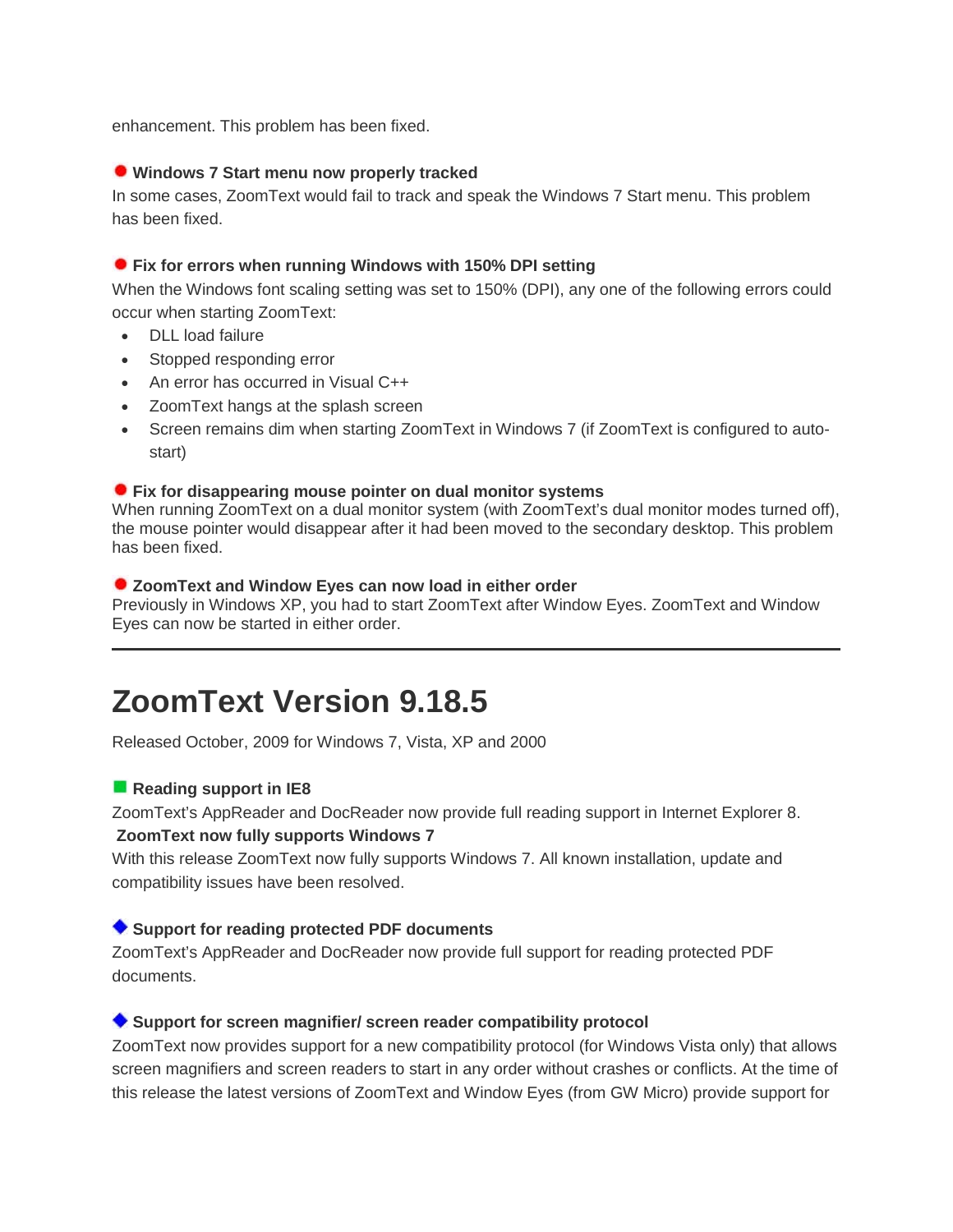this protocol.

## **Fix for ZoomText's driver self-recovery in Windows Vista 64-bit**

In Windows Vista 64-bit, ZoomText's self-recovery of an incomplete driver installation was not working properly. This problem has been fixed.

## **Fix for BSOD when launching ZoomText after Window Eyes**

When Window Eyes was running and ZoomText subsequently launched a crash and blue screen (BSOD) would occur. This problem has been fixed.

## **Fix for uninstalling ZoomText after update from 9.18.0**

On some systems, after updating from the 9.18.0 release to a later release attempts to uninstall would fail. This problem has been fixed.

# **ZoomText Version 9.18.4**

Released August, 2009 for Windows 7, Vista, XP and 2000

## **ZoomText ready for Windows 7**

With this release, ZoomText is now ready for use with the current Windows 7 release candidate.

## **Fix for ZoomText Setup "check for updates"**

When running a custom installation in ZoomText Setup, the check for updates option would fail to detect an available update. This problem has been fixed.

## **Fix for poor reading performance in IE7 (Vista systems only)**

In Windows Vista, poor performance and errors (ID #14) would occur when using ZoomText's AppReader and DocReader tools in IE7. These problems have been fixed.

# **ZoomText Version 9.18.3**

Released July, 2009 for Windows Vista, XP and 2000

## **Additional fix for Visual C++ runtime error when running ZoomText Setup**

In the 9.18.2 release, a fix was implemented for a Visual C++ runtime error that would occur when running ZoomText Setup. An additional error condition was discovered and fixed in the 9.18.3 release.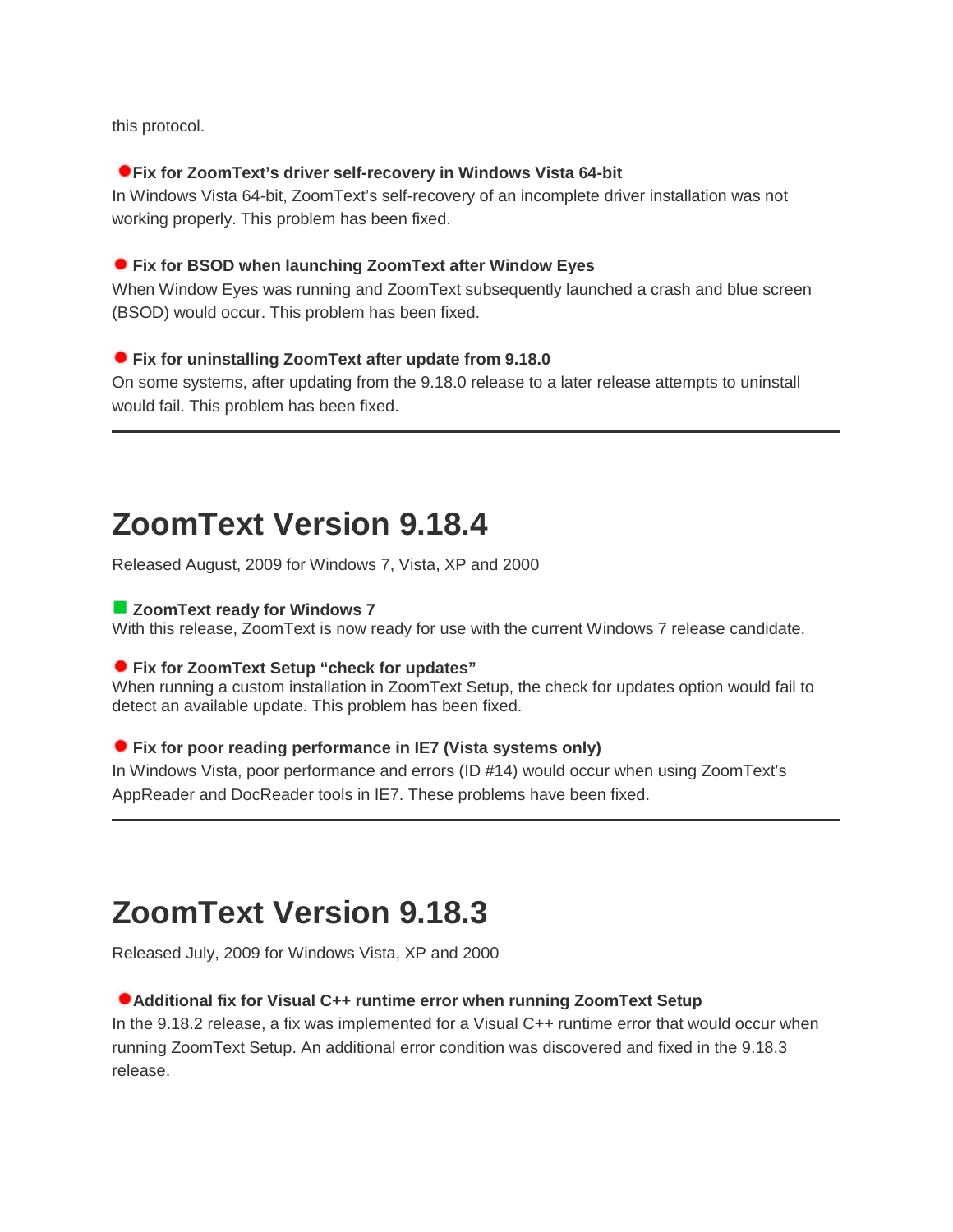## **Fix for updating ZoomText from behind a proxy server**

If ZoomText was located behind a proxy server, ZoomText's online updating would fail to find an available Internet connection and abort the update. This problem has been fixed.

#### **Paragraph symbol now announced correctly by German speech synthesizers**

In the German version of ZoomText, paragraph symbols are now announced correctly.

## **ZoomText Version 9.18.2**

Released May, 2009 for Windows Vista, XP and 2000

## **Improvements to ZoomText's tracking and alignment behavior**

A variety of improvements to ZoomText's tracking and alignment of text cursors and control focus (in menus, dialogs, etc.) have been applied in this release.

#### **Fix for modifier keys echoed more than once in Office applications**

In the ZoomText 9.18.1 release, if ZoomText's Typing Echo was set to echo "Keys" or "Keys and Words", and "Modifier Keys" was checked under "Echo these keys when they are pressed", when modifier keys (Ctrl, Alt and Shift) would be echoed more than once each time they were pressed. This problem has been fixed.

#### **Modified hotkeys are properly restored when restarting ZoomText**

When ZoomText hotkeys were reassigned, the assignments worked properly until ZoomText was restarted. After ZoomText was restarted the reassigned hotkeys were disabled or Reassigned hotkeys are now properly saved and restored when restarting ZoomText.

#### **Fix for Visual C++ Runtime Library error**

On some systems, if ZoomText was running when launching the ZoomText Setup program, a "Microsoft Visual C++ Runtime Library. Runtime Error!" would appear. Even when this error would occur, the ZoomText installation would still complete and run properly. This problem has been fixed.

## **Fix for "Out of disk space - Volume D:" error**

On some systems, when installing ZoomText a "Out of disk space - Volume D:" error would occur. This problem has been fixed.

## **ZoomText Version 9.18.1**

Released April, 2009 for Windows Vista, XP and 2000

#### **Windows 2000 now supported**

Support for Windows 2000 was not included inintial 9.18 release. Support for Windows 2000 has been added in this release.

#### **Improved support for Java applications**

ZoomText now has improved support for tracking and reading the text cursor and controls in Java based applications.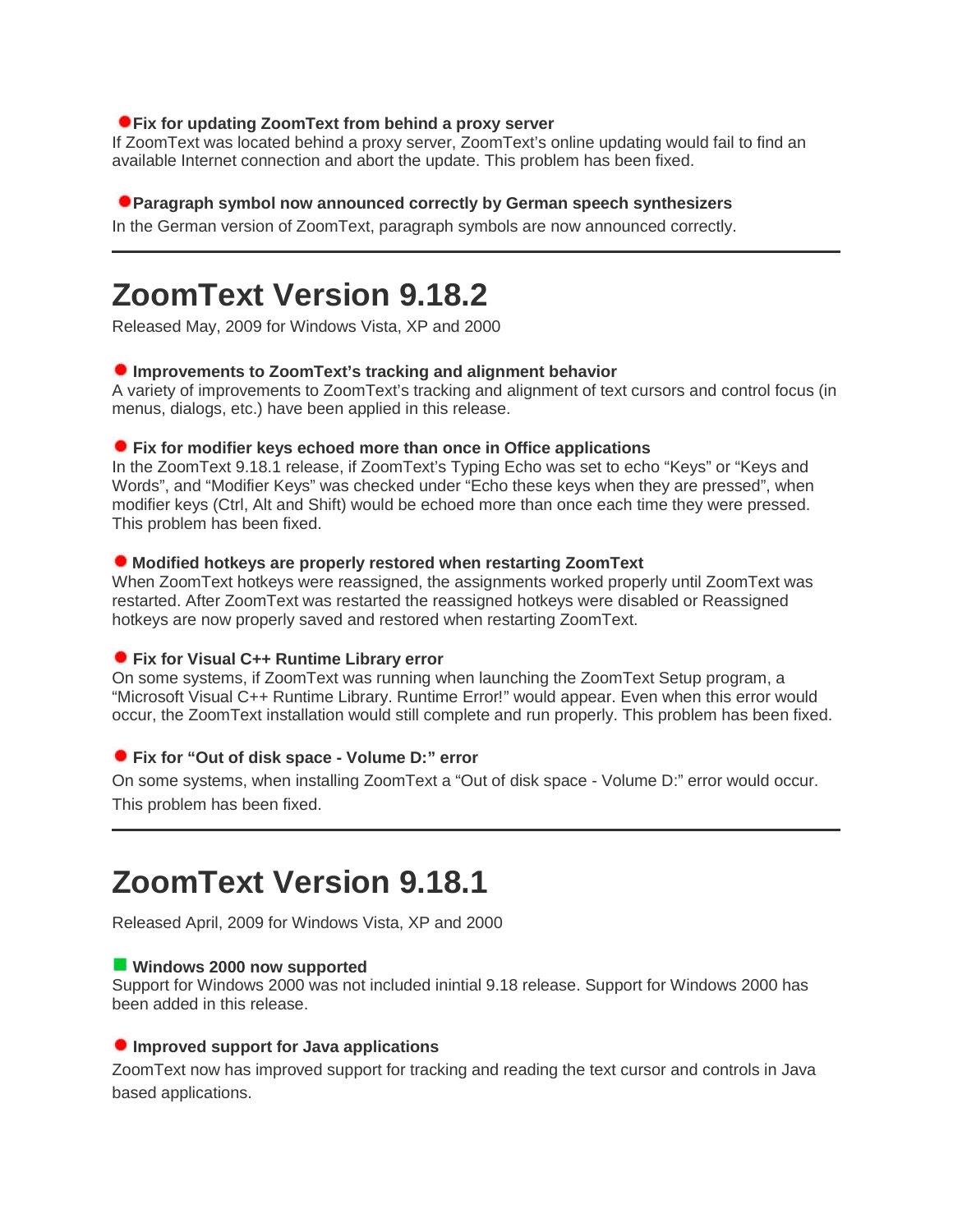## **Fix for typing accented characters**

With the initial 9.18 release, there were situations where you could not type accented characters while ZoomText was enabled. This problem has been fixed.

## **ZoomText Version 9.18.0**

Released March, 2009 for Windows Vista, and XP. Support for Windows 2000 will be added in the forthcoming 9.18.1 release

## **New smooth panning**

ZoomText now features smooth panning (patent pending), which provides a more natural panning motion when the magnified view scrolls to keep the focus in view. As you type text and navigate menus, dialogs and other program controls the magnified view smoothly pans across the screen, rather than jumping in an abrupt manner. You can also use "smooth mouse panning" to smoothly pan and explore in any direction.

## **New scripting support**

ZoomText's new scripting feature allows you to create and utilize scripts to customize the behavior of ZoomText and other applications, providing more informative visual and audible feedback, and automation of tasks. This is turn allows you to work with improved speed and efficiency

## **Support for Windows Vista 64-bit**

This release of ZoomText introduces support for Windows Vista 64-bit operating systems.

## **"Start ZoomText automatically" now works properly**

Under certain conditions, ZoomText's "Start ZoomText automatically when the system starts" option would not operate according to what the user selected during the installation of ZoomText. This problem has been fixed.

## **Improved scrolling of web pages in Internet Explorer**

On certain systems, when running ZoomText with Internet Explorer, scrolling a webpage with the mouse or scroll bar was not smooth. This problem has been fixed.

## **Fix for AppReader repeating text in Outlook 2007 email**

Under certain conditions, ZoomText's AppReader would repeat sections of text when reading email in Outlook 2007. This problem has been fixed.

## **Links now properly highlighted by AppReader in Firefox 3**

When using ZoomText's AppReader to read web pages in Firefox 3, AppReader would only highlight the first word of each displayed link. This problem has been fixed.

## **Improved reliability when starting DocReader**

On certain complex web pages, ZoomText's DocReader would fail to startup. DocReader now starts up more reliably on these pages.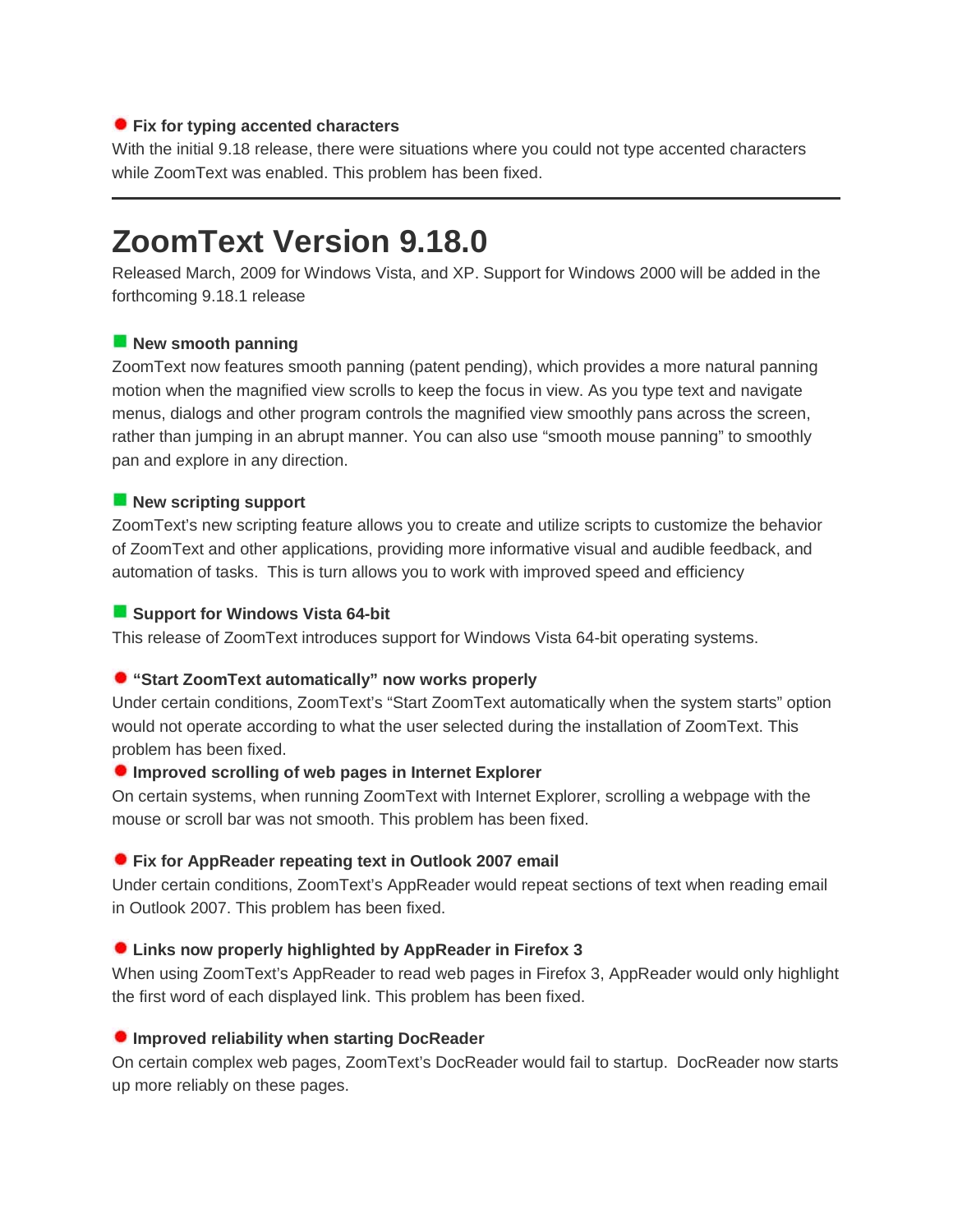## **Fix for paragraph navigation failures in DocReader**

When reading certain documents with ZoomText's DocReader, the next and previous paragraph commands would fail to go to the beginning of the corresponding paragraph. This problem has been fixed.

## **Fix for non-printable characters appearing in Web Finder's list of links**

When using ZoomText's Web Finder tool, non-printable characters would sometimes appear in the list of links. This problem has been fixed.

## **Fix for intermittently frozen mouse**

On some systems, when running ZoomText the mouse would intermittently freeze (stop working) for a few seconds. When the mouse would start working again, all mouse actions that occurred while the mouse was frozen would be initiated. This problem has been fixed.

## **Fix for loss of cursor tracking in Microsoft Word**

Under certain conditions, ZoomText would stop tracking the cursor when typing in Microsoft word XP and 2007. This problem has been fixed.

## **Fix for "space" being spoken instead of actual characters (in Word 2007)**

When arrow keying through text in a Word 2007 document, ZoomText's would sometimes speak "space" instead of the actual characters. This problem has been fixed.

## **Fix for speaking word by word text selections**

In Microsoft Word, Notepad and WordPad, ZoomText was not speaking word by word selections when press CTRL + SHIFT + Right Arrow. This problem has been fixed.

## **Fix for "bullet" being spoken before links on web pages**

On certain web pages, ZoomText would speak "bullet" before speaking each link on the page. This problem has been fixed.

## **Fix for non-printable characters appearing in Web Finder**

In ZoomText's Web Finder dialog, non-printable characters would appear in the list of links. This problem has been fixed.

## **Fix for slow ZoomText startups when running in trial mode**

On some systems, ZoomText would startup very slowly when running in trial mode. This problem has been fixed.

# **ZoomText Version 9.14.5**

Released March, 2009 for Windows Vista, XP and 2000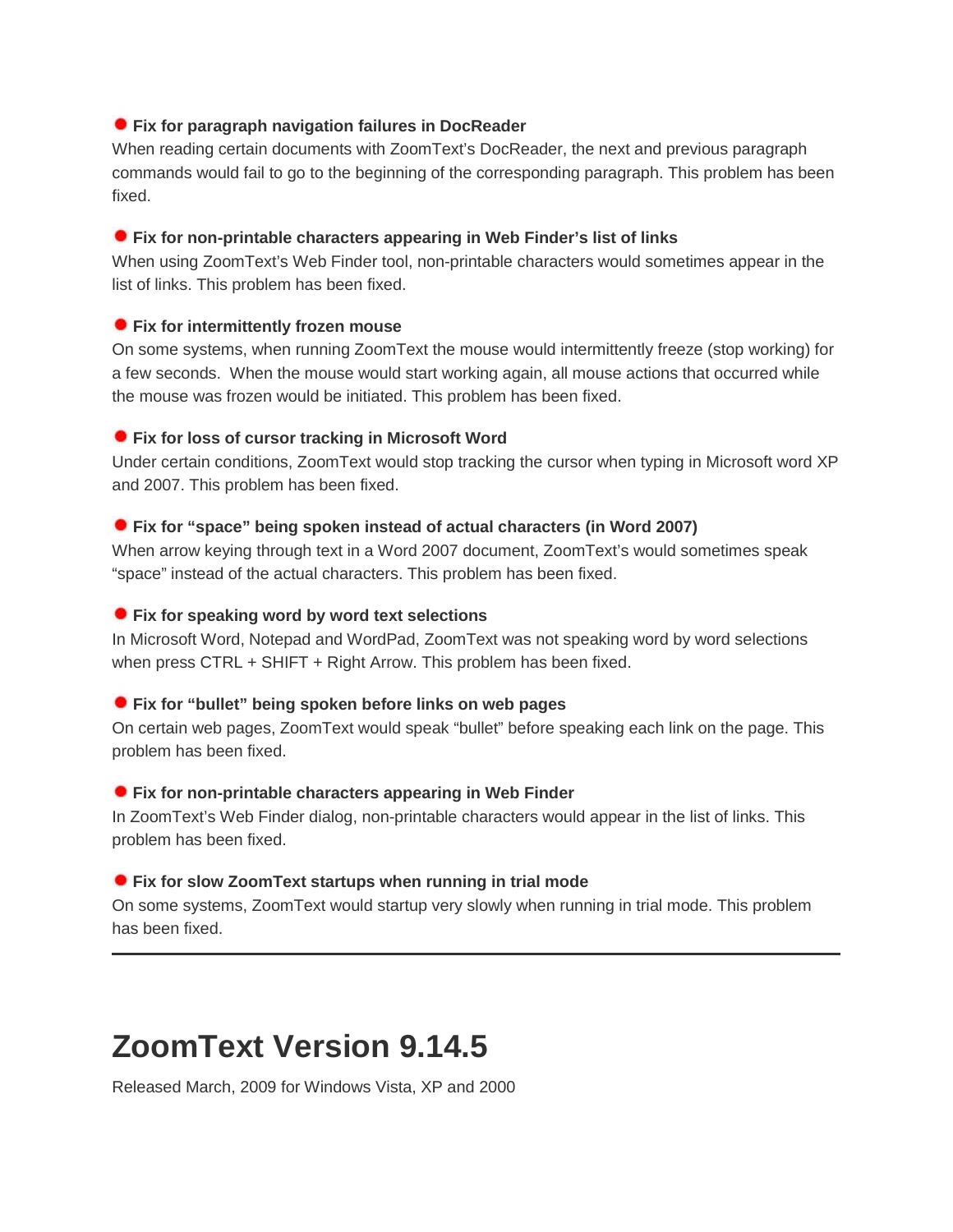## **ZoomText update mechanism replaced.**

The mechanism for automatically detecting and applying ZoomText updates has been replaced. ZoomText users can also download the latest [ZoomText](http://209.200.86.163/support/more/updates/) 9.1x.

## **ZoomText Version 9.14.4**

Released September, 2008 for Windows Vista, XP and 2000

**Included support for the Hungarian language.**

# **ZoomText Version 9.14.3**

Released June, 2008 for Windows Vista, XP and 2000

**Fixed a blue screen crash linked to a memory error**

# **ZoomText Version 9.14.2**

Released May, 2008 for Windows Vista, XP and 2000

## **Enhanced support for portable CCTV's in Windows Vista**

ZoomText now has enhanced support for portable CCTV devices when run together in Windows Vista. These enhancements improve video performance for both ZoomText and the portable CCTV device in use. Note: To realize these enhancements you must also obtain a software update for your portable CCTV device. If you have a CCTV device that supports ZoomText, contact the manufacturer to request the update.

## **Fixes for Design Science Math Player**

Several fixes have been added for improved compatability and support of the Design Science Math Player.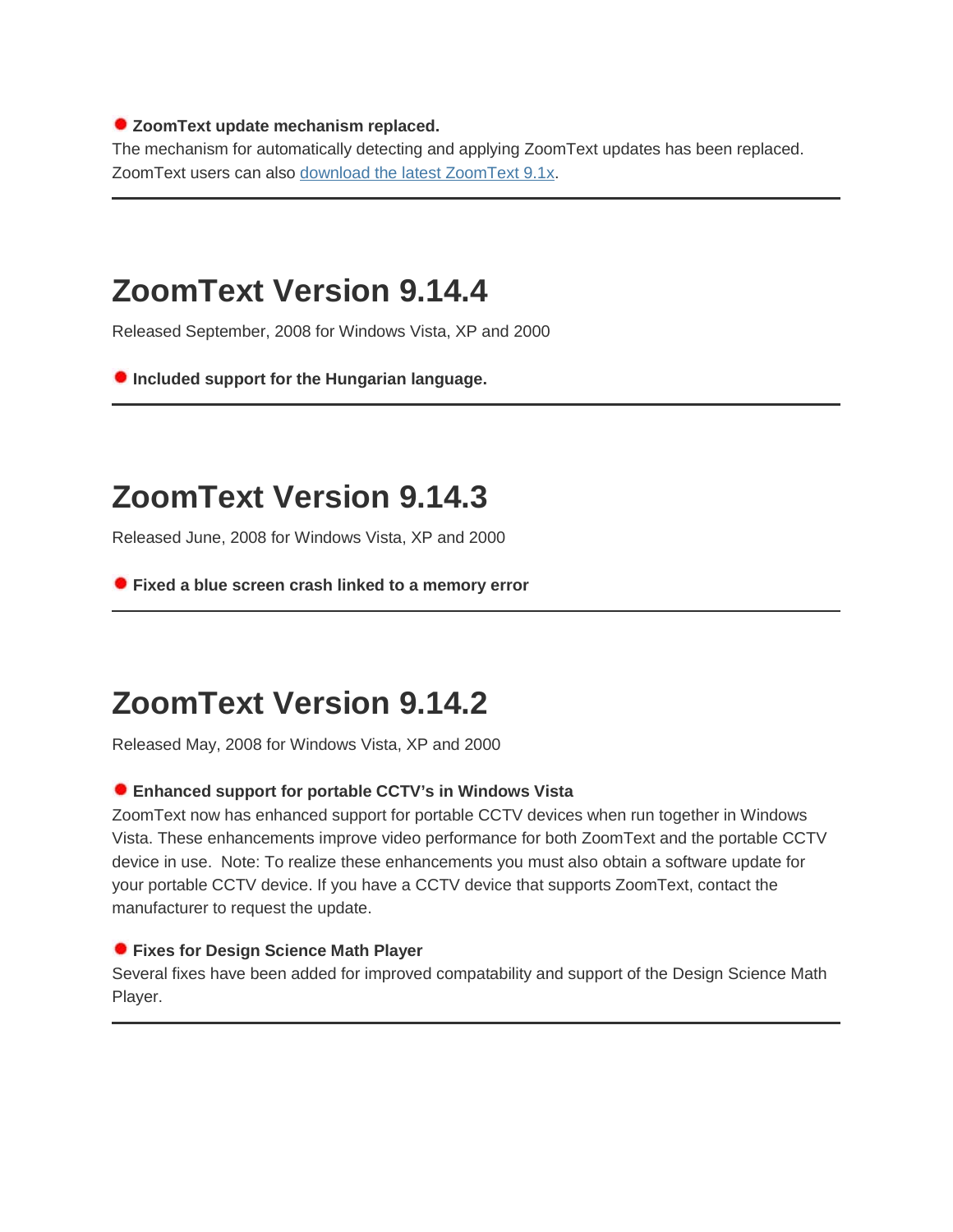# **ZoomText Version 9.14.1 - This is a Japanese only release, non-Japanese verions are not affected**

Released March, 2008 for Windows Vista, XP and 2000

## **Fix for improperly sized Setup dialogs when installing in Japanese Window**

When installing ZoomText in Japanese Windows operating systems, some of the Setup dialogs were not displayed correctly — appearing in a small compressed size. These dialogs are now displayed in their proper size and layout.

# **ZoomText Version 9.14**

Released January, 2008 for Windows Vista, XP and 2000

## **Unmagnified dialog no longer appears when installing in Windows Vista SP1**

When installing ZoomText in Windows Vista with Service Pack 1 (SP1), an unmagnified dialog would appear during the installation. This problem has been fixed.

## **Fix for system hang when using 'Film View' in Windows Explorer**

When using ZoomText in Windows Vista, using the 'Film View' mode in the Windows Explorer could cause the system hanging. This problem has been fixed.

## **Fix for hidden mouse pointer when starting ZoomText**

On some systems the mouse pointer would disappear when starting ZoomText. Once ZoomText was fully initialized, moving the mouse would cause the pointer to reappear. This problem has been fixed.

## **Design Science MathPlayer now supported**

ZoomText now supports reading math equations displayed using Design Science's MathPlayer in Internet Explorer.

## **Switching user interface languages now supported in ZoomText USB international products**

When using international versions of ZoomText USB, you could not switch the user interface language (selected in the Preferences dialog box). Switching languages is now supported.

## **French Eloquence speech synthesizers now fully supported in ZoomText**

When using ZoomText's AppReader with French Eloquence speech synthesizers, AppReader would randomly skip over words and/or lines of text. These problems have been fixed.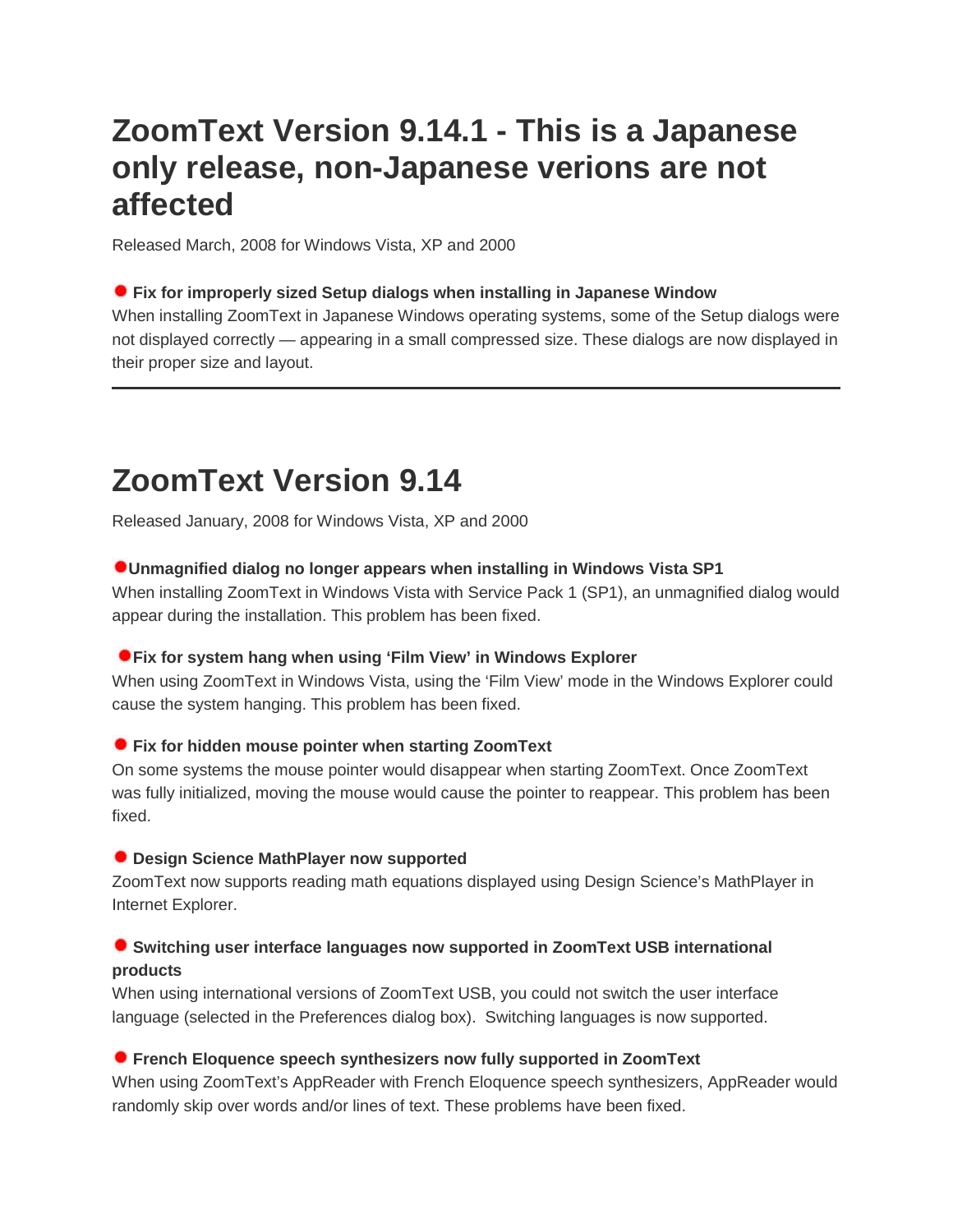### **New Setup command line override for minimum hard disk space**

By default, to install ZoomText you must have a minimum of 100MB of free hard drive space. To accomodate users who want to override this requirement, a new SETUP command line parameter (/SDSC) has been added to allow the installation to proceed even when the default minimum hard drive space is not available. This parameter is used as follows: SETUP.EXE /SDSC

## **ZoomText Version 9.13**

Released November, 2007 for Windows Vista, XP and 2000

## **Support for new ZoomText USB**

This release introduces the new "ZoomText USB" — ZoomText on a USB flash drive that users can conveniently carry with them and use at any time. With ZoomText USB, you can install and run ZoomText whenever and wherever you need to (with administrative privileges), without having to purchase additional licensing or activate each installation of the software.

## **ZoomText Version 9.12.2**

Released November, 2007 for Windows Vista, XP and 2000

### **Fix for scrolling lockup in Google search results**

When viewing a web page containing Google search results, if you used the mouse wheel to scroll the page the system could lock up. This problem has been fixed.

# **ZoomText Version 9.12.1**

Released September, 2007 for Windows Vista, XP and 2000

#### **Fix for freeze at splash screen when starting ZoomText**

When Compuguard (by Maze Technology) was active on the system, the screen would freeze when starting ZoomText (just after the ZoomText splash screen appeared). The splash screen would turn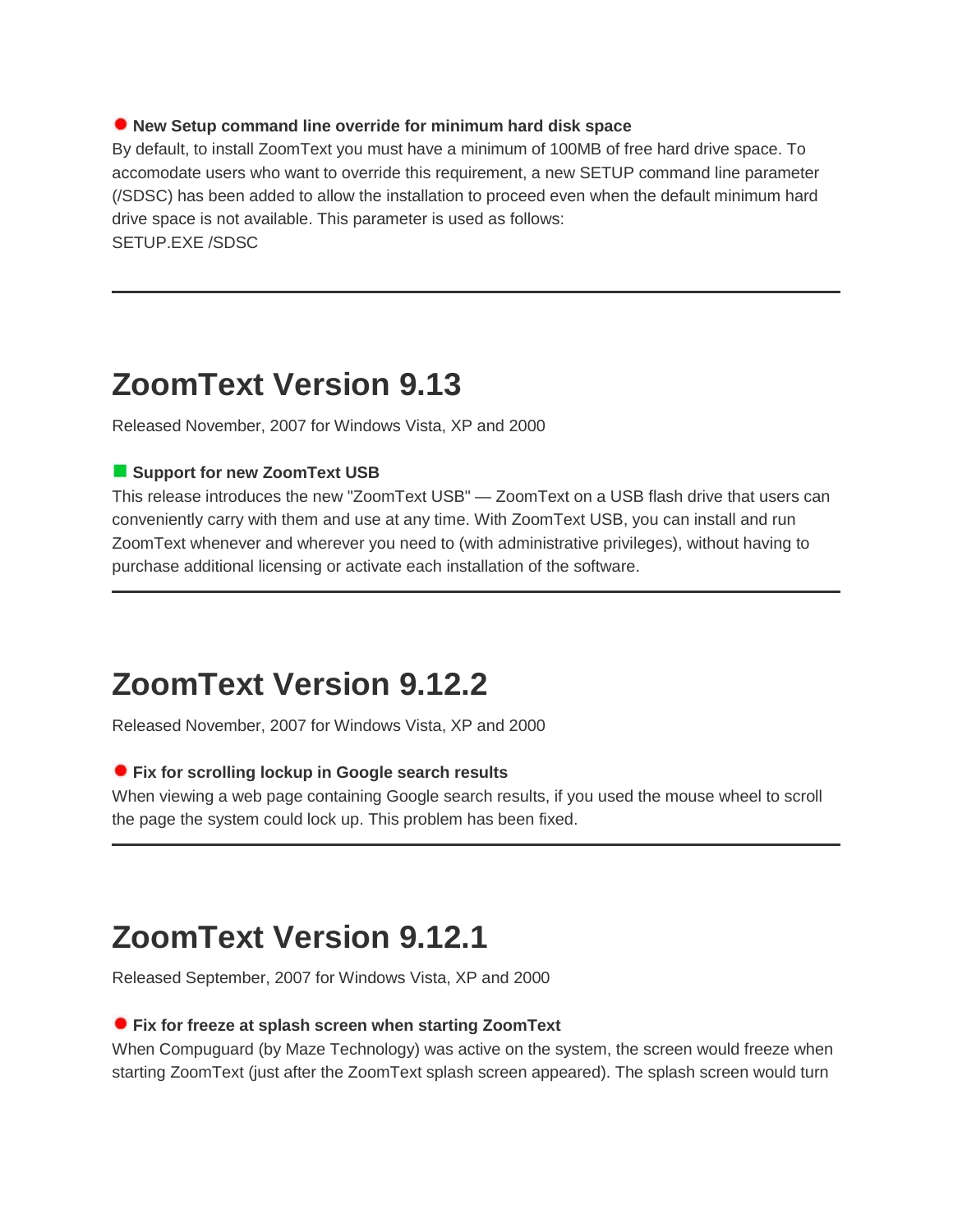gray and the magnified view would be frozen, although you could escape the problem by toggling ZoomText off using the ALT + DELETE hotkey command. This problem has been fixed.

## **ZoomText Version 9.12**

Released September, 2007 for Windows Vista, XP and 2000

## **ZoomText tutorial now included on ZoomText CD**

The ZoomText 9 Tutorial is now included on the ZoomText CD. The tutorial includes an overview and instructions for using 15 of ZoomText's most important features. The ZoomText Setup program provides the option of installing the tutorial onto the system.

#### **Simplified Chinese, Hebrew and Japanese localizations now available**

ZoomText's user interface and all documentation are now available in Simplified Chinese, Hebrew and Japanese.

#### **Improved performance in ZoomText's focus enhancements feature**

The performance and accuracy of ZoomText's focus enhancements has been improved across all applications. Users should notice marked improvements in Microsoft Office 2007 applications and the Windows Explorer.

#### **Improved performance in Microsoft Office 2007**

Overall display performance has been improved when running ZoomText with Microsoft Word 2007 and Outlook 2007.

## **ZoomText now starts faster in trial mode**

When starting ZoomText in trial mode, a noticeable delay would occur before the ZoomText toolbar would appear and ZoomText would become fully operational. This problem was especially noticeable when running ZoomText in Windows Vista. This problem has been fixed.

#### **Fix for missing text in Hotmail Live messages**

On certain systems, when sending email using Hotmail Live the recipient would receive a blank email. This problem has been fixed.

## **Czech characters with hooks now spoken**

ZoomText was not speaking certain Czech characters with hooks. This problem would occur when typing, reading by characters and when backspacing. This problem has been fixed.

#### **"Bullet" no longer spoken when reading bulleted lists**

When ZoomText would read a bulleted list, "bullet" was announced at the beginning of each list item.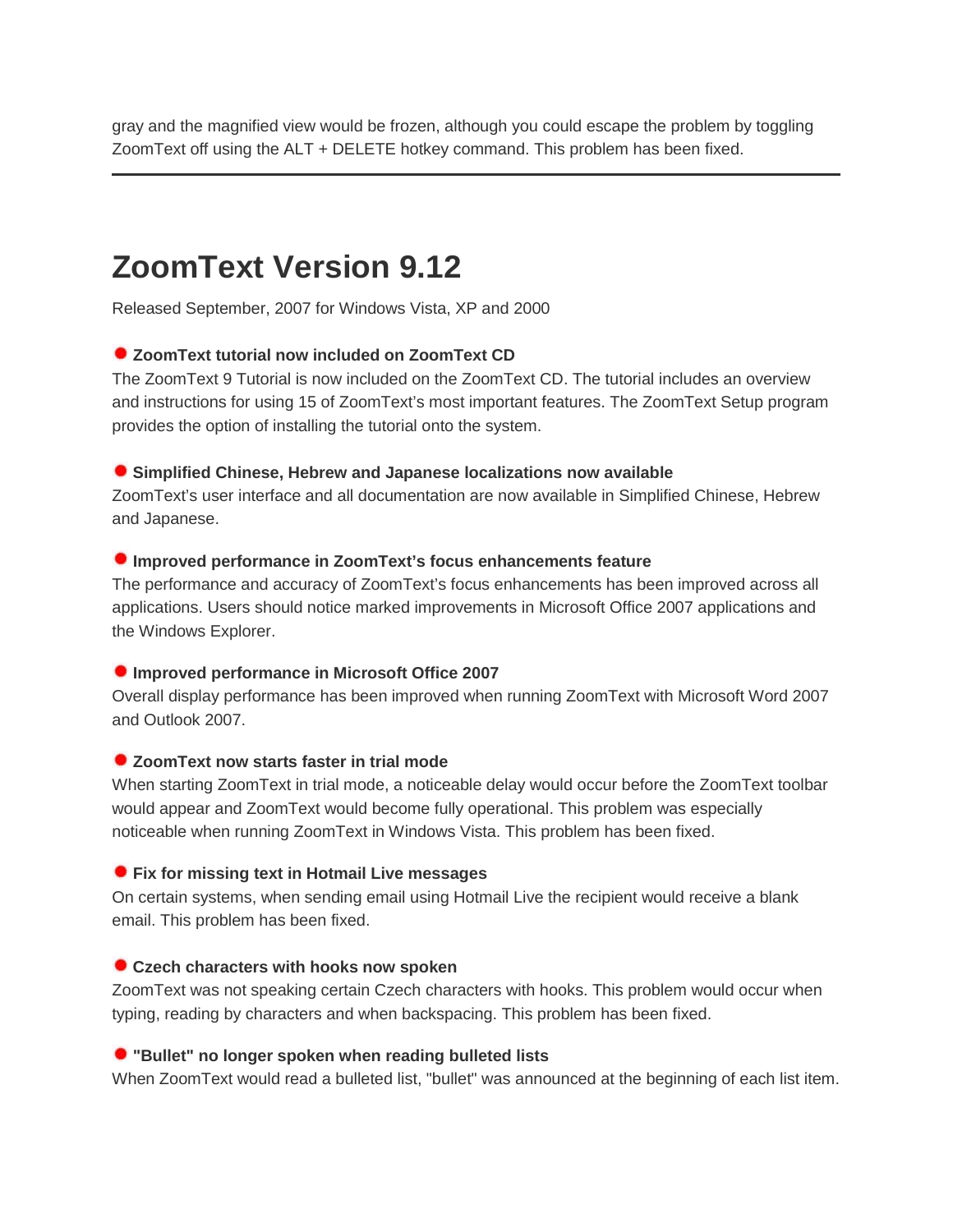This announcement no longer occurs unless the following setting is added to the TESTSUPP.INI file, located in the ZoomText program folder:

Under the [Test Support] section, add a new line with ReplaceBullets=1

### **TruVoice synthesizers now removed after Setup is complete**

When installing ZoomText, TruVoice synthesizers are used to speak the dialogs during the setup process. In previous versions of ZoomText, the TruVoice synthesizers were left on the system after Setup was complete, regardless of whether or not they had been selected in the speech synthesizer options during Setup. The TruVoice synthesizers are now removed after Setup is complete if a "Custom Installation" was performed and the TruVoice synthesizers were unchecked.

## **New Network Setup command parameter to disable dual monitor prompting**

With a ZoomText Network License product, the server setup can now be run with a *nodualmonpromt*command line parameter to disable ZoomText's dual monitor support prompt from appearing when running ZoomText network client installations for the first time (on systems configured with two monitors). The use of this parameter is as follows: {path to CD drive}\SETUP.EXE NODUALMONPROMPT

#### **New shortcut key for starting ZoomText**

The default key combination for starting ZoomText from a shortcut key has been changed from Ctrl + Alt + Z to Ctrl + Alt + Shift + Z. This change was made because the Ctrl + Alt + Z combination was already assigned to activate the New Reading Zone Tool.

#### **More fixes for incomplete or corrupted magnified view**

On certain Windows Vista systems, ZoomText's magnified view would not occupy the correct portion of the screen or the magnified view would be corrupted. This problem has been fixed. In Windows Vista, if SuperNova 8 (from Dolphin Computer Access) and ZoomText 9.1 are both installed on the same system, the system will crash. Ai Squared is working with Dolphin Computer Access to resolve this problem. In the meantime, SuperNova 8 must be removed from the system in order to install and run ZoomText 9.1.

# **ZoomText Version 9.11.2**

Release Date: June 22, 2007

#### **Google search bar now supported in FireFox**

In the Firefox web browser, ZoomText now reads text typed into the Google search bar.

#### **Improved tracking and reading in Microsoft Excel 2003 and earler**

On some systems, ZoomText was not tracking or reading cells or comments in Excel 2003 and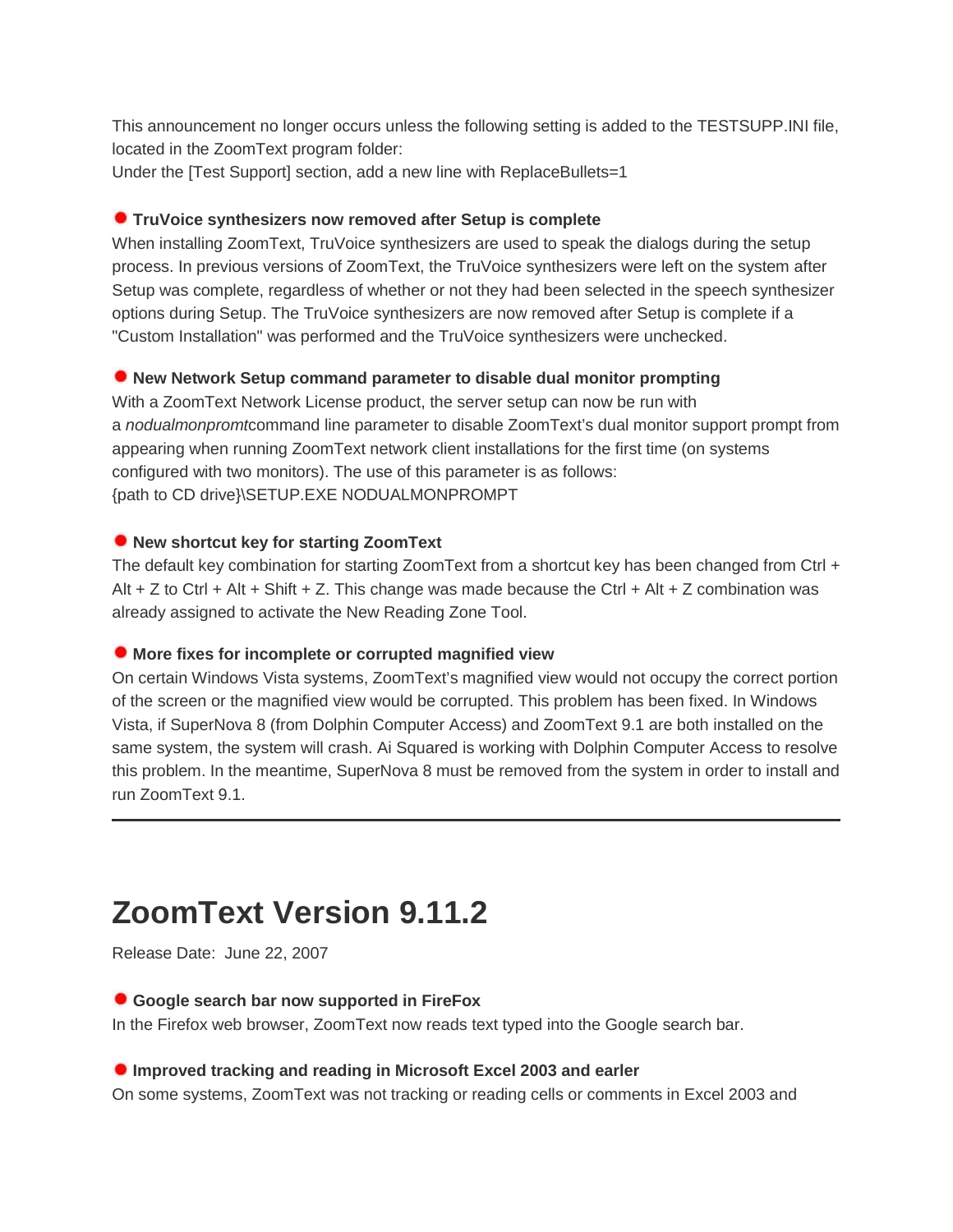earlier. These problems have been fixed.

## **Fix for "ID#3" Error when starting AppReader**

In certain applications and documents, when attempting to start ZoomText's AppReader the following error would occur. "AppReader is unable to start because a menu, dialog or other control is active. (ID#3)"

## **Fix for unexpected DocReader exit in dual monitor mode**

When running in Windows Vista with dual monitor support enabled, ZoomText's DocReader would sometimes exit immediately after being started. This problem has been fixed.

## **Fix for AppReader prematurely announcing "end of document" in HTML email and web pages**

In certain HTML email and web pages, AppReader would sometimes stop reading before reaching the end of the document and announce "end of document." This problem has been fixed.

## **Fix for repetitive restart message**

On certain Windows Vista systems, ZoomText's display driver installation would become corrupted resulting in a repetitive occurence of the following error.

"The ZoomText video driver has been installed. You must restart your computer before running ZoomText."

This problem has been fixed.

## **Fix for "Unable to communicate with the display driver" error**

On certain Windows Vista systems the following error would occur. "Unable to communicate with the display driver."

This problem would occur under the following conditions:

• The Vista mirror driver had been removed

• A certain type of Toshiba flash card was present on the system This problem has been fixed.

## **Fix for incomplete or corrupted magnified view**

On certain systems, ZoomText's magnified view would not occupy the correct portion of the screen or the magnified view would be corrupted. This problem has been fixed.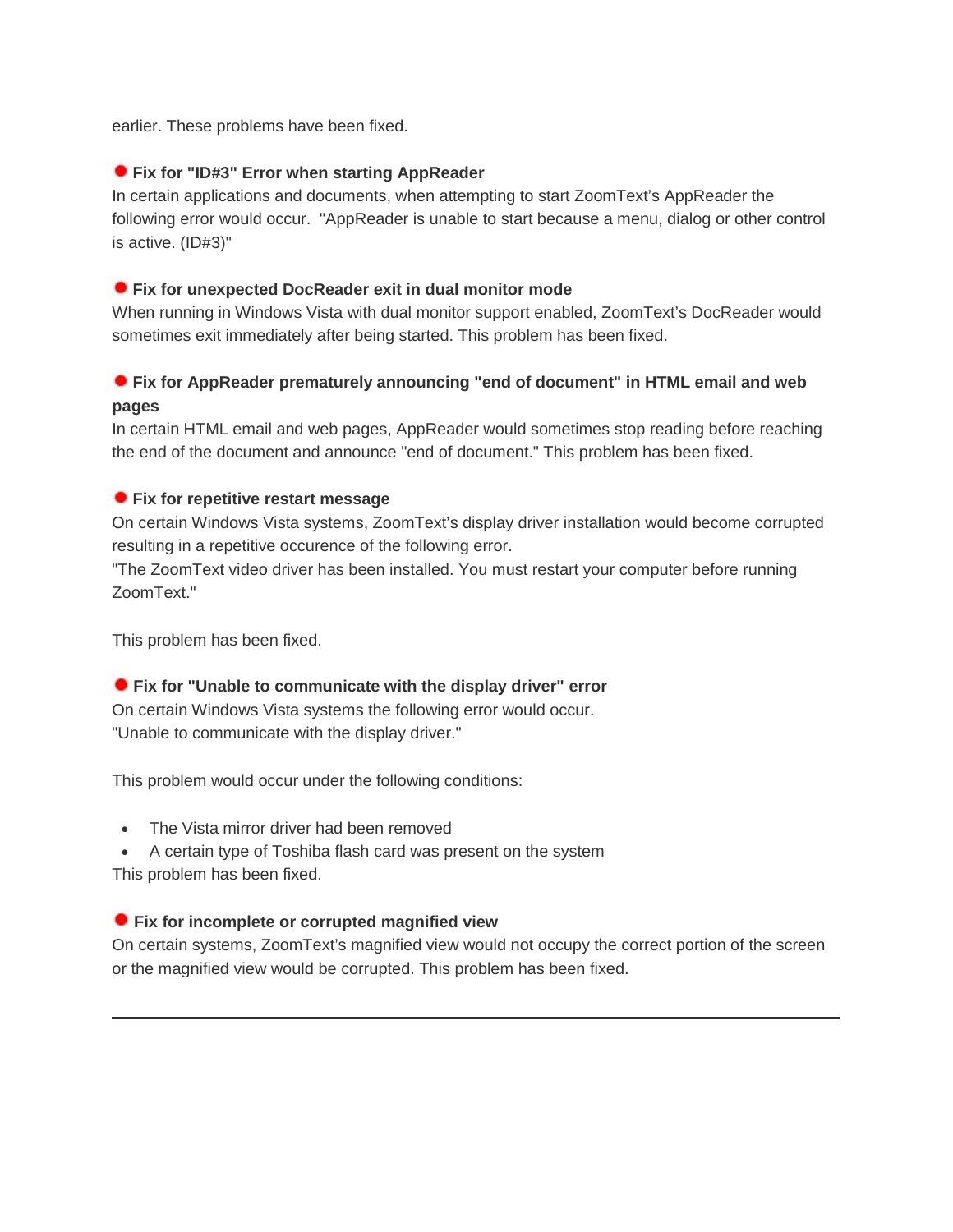# **ZoomText Version 9.04**

Release Date: November 6, 2006

## **Expanded support for Internet Explorer 7**

ZoomText has been updated for compatibility with Internet Explorer 7, including support for tabbed browser windows.

## **ZoomText now supports USB CCTV's**

ZoomText can now be used with USB CCTV devices, allowing for simultaneous magnified viewing from ZoomText and a CCTV camera. When used together, ZoomText's magnified view appears in one half of the screen while the CCTV camera view appears in the other.

The following CCTV manufacturers have added or are currently adding support for ZoomText in their USB CCTV products: Ash Technology, Clarity Solutions, Low Vision International, Optelec, Optron and SynSupport. For information on using your USB CCTV device with ZoomText, contact your CCTV manufacturer.

Note: Some ZoomText features are not available when a USB CCTV device is active on the system.

## **ZoomText now available in Turkish**

ZoomText Magnifier and Magnifier/Reader have been localized (translated) for the Turkish language.

## **Incompatible screen rotation software now detected**

ZoomText now detects and alerts the user when incompatible screen rotation software is present on the system, including Pivot, Pivot Pro, EZTune and Magic Rotation. When any of these programs are detected, the user is instructed to remove them from the system in order to use ZoomText.

## **Fix for Internet Explorer crash when clicking in Yahoo website**

When ZoomText was running, Internet Explorer would sometimes crash when clicking buttons and other page elements on Yahoo's website [\(www.yahoo.com\)](http://www.yahoo.com/). This problem has been fixed.

## **Fix for errors in DCM chain**

On certain systems, if a video card was added or replaced, the following error would occur when attempting to start ZoomText:

*An error has occurred in the DCM Chain*

The error was caused by failure of Microsoft's "Driver Chaining Manager" (aka "DCM") to detect changes to the systems video card configuration. The Driver Chaining Manager (installed with ZoomText) has been updated and now properly detects and adjusts to video card changes.

## **Fix for miscellaneous AppReader problems**

On certain systems, a variety of AppReader problems would occur, including: random freezing, word highlight sticking on the screen, and inability to exit the AppReader tool. These problems have been fixed.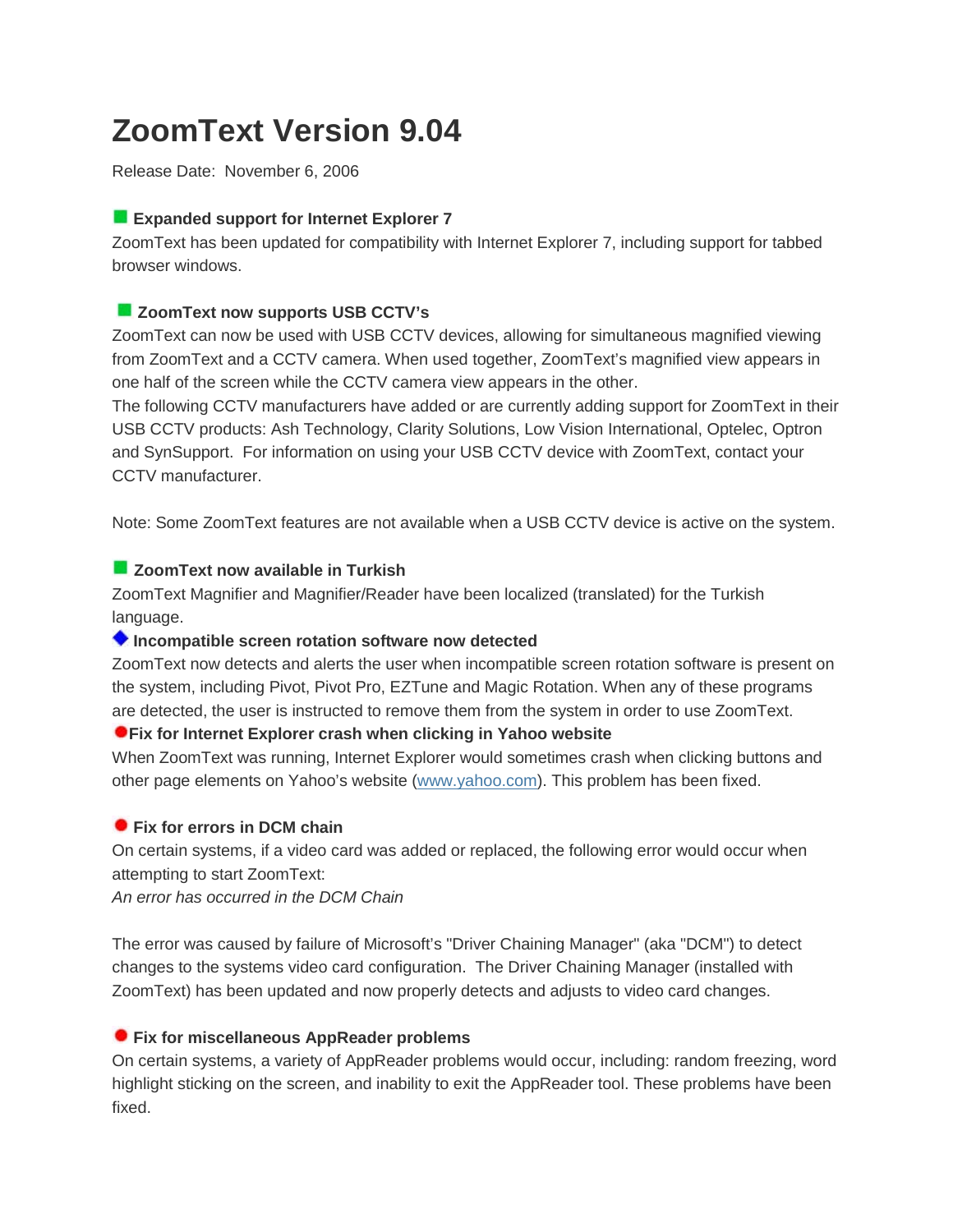## **Fix for typing echo and tracking in Microsoft Excel**

In Microsoft Excel, ZoomText's typing echo and tracking would sometimes stop working. This problem has been fixed.

#### **Fix for loss of activation when switching regional settings**

With domestic versions of ZoomText, if you switched Windows' regional settings to something other than "English (United States)" or "English (Canada)", ZoomText's activation license would be lost the next time ZoomText was started. ZoomText now preserves the activation license and instructs the user to select one of the supported regional settings.

# **ZoomText Version 9.03.1**

Release Date: June 5, 2006

**ZoomText 9.0 Magnifier now available in Simplified Chinese and Hebrew**

ZoomText Magnifier has been localized (translated) for the Simplified Chinese and Hebrew languages.

#### **Fix for Error 50-12 when activating a ZoomText District License**

When attempting to activate a ZoomText District License (versions 9.02.1, 9.02.2 or 9.03.0), or transfer the activation back to Ai Squared's activation server, an Activation Error dialog with error code 50-12 would appear. This problem has been fixed.

## **ZoomText Version 9.03**

Release Date: May 18, 2006

#### **ZoomText 9.0 Magnifier now available in Japanese**

ZoomText Magnifier has been localized (translated) for the Japanese language.

#### **ZoomText desktop icon now reliably starts ZoomText**

In certain conditions, when clicking on ZoomText's desktop icon ZoomText would fail to start. This problem has been fixed.

### **NeoSpeech rate changes now applied immediately in DocReader**

When using the NeoSpeech synthesizer in DocReader, changes to the speech rate (while reading)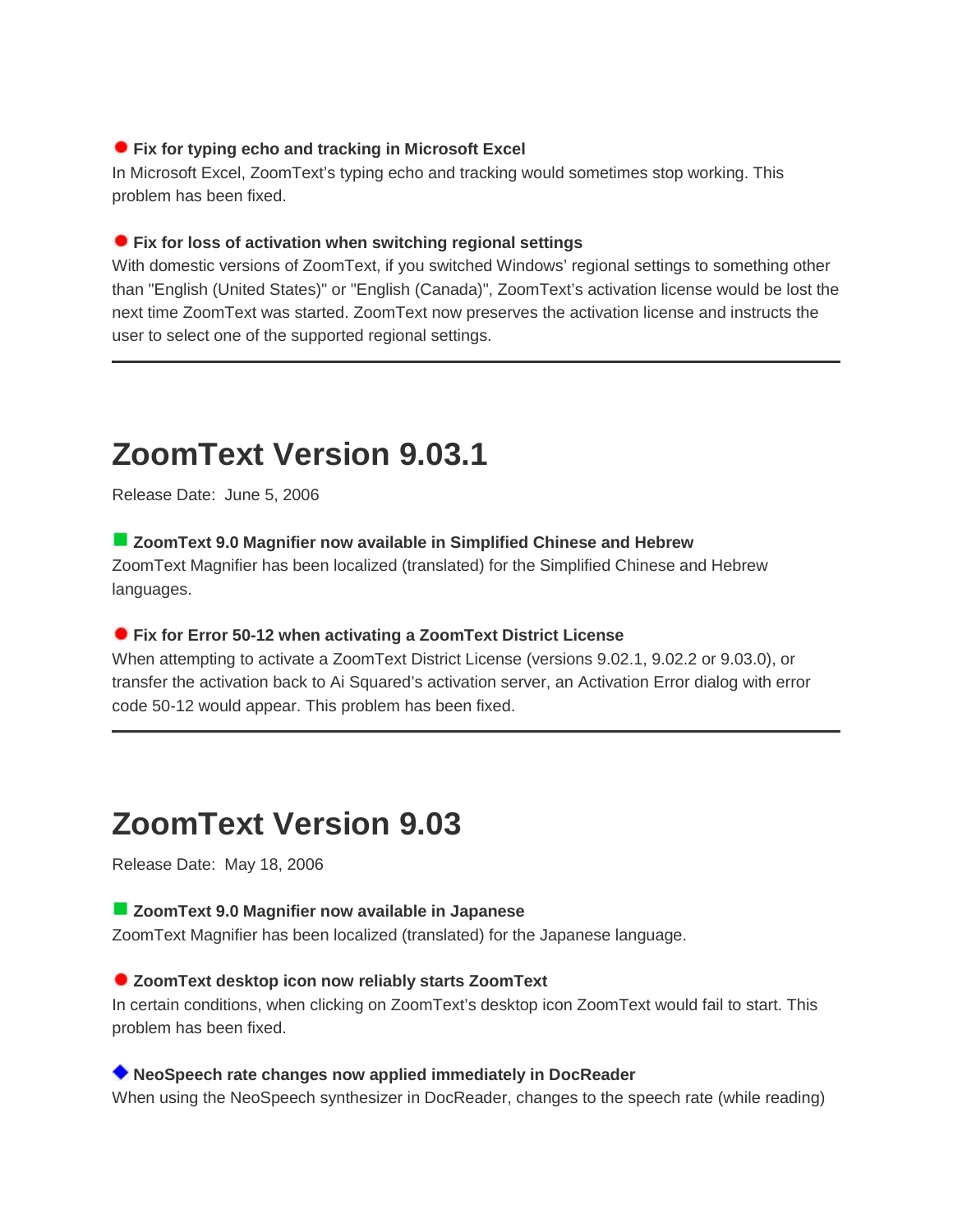would not take effect until the next sentence was read, or reading was paused and restarted. Changes to speech rate are now applied immediately.

## **Fix for CrypKey crashes when starting and exiting ZoomText**

On certain computers, when starting or exiting ZoomText the CrypKey license management software would cause either the system or ZoomText to crash. This problem has been fixed.

## **ZoomText no longer supports LH Michael and LH Michelle speech synthesizers**

Due to incomplete functionality, ZoomText no longer supports certain Lernout & Hauspie speech synthesizers when they exist on the system. These synthesizers formerly appeared as "LH Michael" and "LH Michelle" in ZoomText's Speech dialog box.

## **French Help system and user's guide updated**

The French Help system and user's guide have been updated to resolve translation errors. For user's of ZoomText 9.00 through 9.02, the updated Help system can be obtained by installing the 9.03 update - via the ZoomText Update Wizard. The updated user's guide in can obtained via downloaded from the Documentation page on Ai Squared's website — [http://www.aisquared.com/support/more/documentation](http://209.200.86.163/support/more/documentation)

## **Dutch user's guide updated**

The Dutch user's guide has been updated to resolve translation errors. The updated user's guide in can obtained via downloaded from the Documentation page on Ai Squared's website [http://www.aisquared.com/support/more/documentation](http://209.200.86.163/support/more/documentation)

# **ZoomText Version 9.02.2**

Release Date: March 30, 2006

## **Optimization of ZoomText error logging**

ZoomText's error logging has been optimized for easier interpretation by Ai Squared support technicians. This change does not impact the performance of ZoomText and does not provide any additional feature enhancements or bug fixes.

## **ZoomText Version 9.02.1**

Release Date: March 16, 2006

## **AppReader now starts faster**

When starting AppReader it would sometimes hesitate for several seconds before it would begin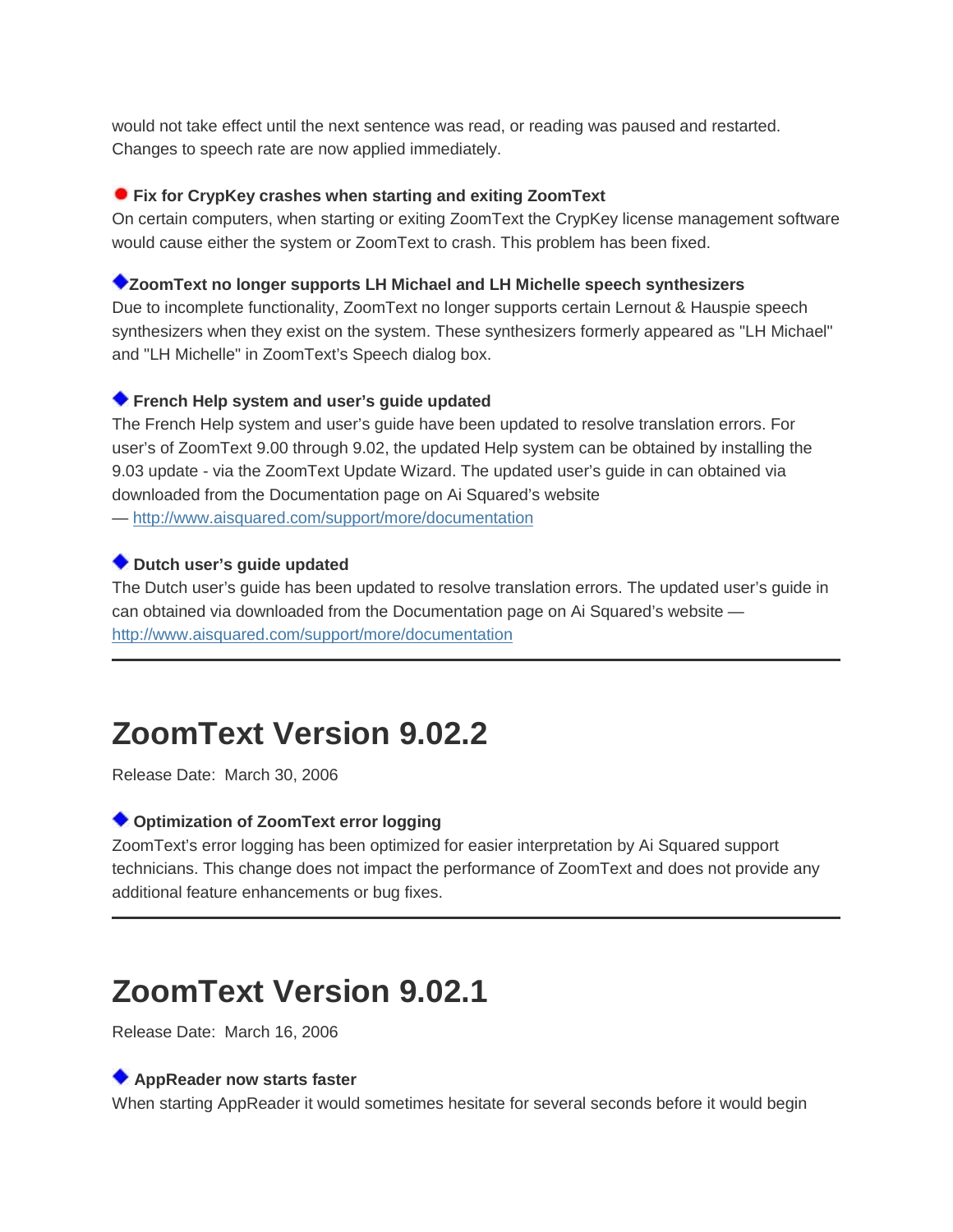reading. This problem occurred when ZoomText's user interface was open on the Windows Desktop (or in other words, not minimized to the Windows Taskbar). AppReader now starts immediately regardless of the state of ZoomText's user interface.

## **ZoomText now reads single lines in Word Perfect**

In Word Perfect, ZoomText's text reading feature would speak multiple lines of text when the cursor had moved into a new line. ZoomText now reads only the line to which the cursor has moved.

#### **Shortcut key for launching ZoomText now preserved after reinstalling**

When reinstalling ZoomText, if a shortcut key for starting ZoomText had been defined, the shortcut would no longer work. This shortcut key is now preserved when reinstalling ZoomText.

Note: This problem did not occur when installing a ZoomText update via the Internet.

## **Text is now clearer when magnification is set to 1x**

When the magnification level is set to 1x, ZoomText now enables Windows ClearType font smoothing, improving the boldness and clarity of unmagnified text.

## **ZoomText no longer supports LH Michael and LH Michelle speech synthesizers**

Due to incomplete functionality, ZoomText no longer supports certain Lernout & Hauspie speech synthesizers when they exist on the system. These synthesizers formerly appeared as "LH Michael" and "LH Michelle" in ZoomText's Speech dialog box.

#### **Fix for random system freezes when using a Kensington trackball mouse**

On computers configured with a Kensington trackball mouse, occasional system freezing would occur when running ZoomText. When this occurred the system would have to be rebooted. This problem has been fixed.

#### **Fix for jumpy display when using the eraser tool in Microsoft Paint**

When using the eraser tool in Microsoft Paint, ZoomText's magnified view would jump back and forth rapidly between the eraser tool and the image coordinate indicator in Microsoft Paint's status bar. This problem has been fixed.

## **Fix for inconsistent typing echo and caret reading in Microsoft Excel**

In Microsoft Excel, when typing or deleting text, or moving the caret through text with the arrow keys, ZoomText would sometimes echo the wrong character or word. ZoomText now echoes the correct characters and words.

## **Fix for jagged text after changing screen resolutions**

On some systems, if the screen resolution changed while ZoomText was running, random text characters would appear with jagged edges. All text now appears correctly after a change in screen resolution.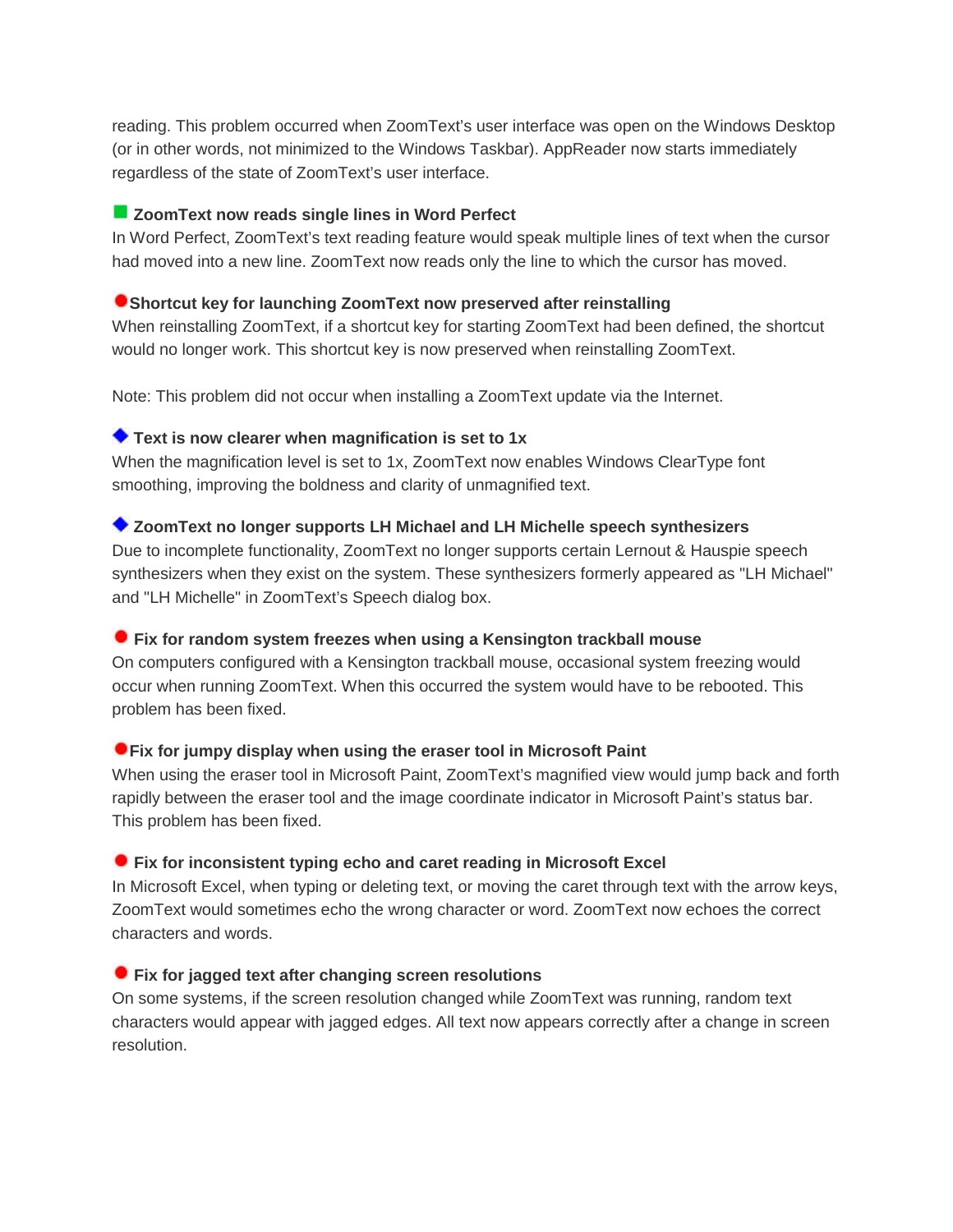## **Fix for delayed tracking after exiting View Mode**

When exiting ZoomText's View Mode, tracking the mouse pointer and other on-screen activity would stop working for a few seconds. Tracking now works immediately when exiting View Mode.

## **Fix for clip art and graphics corruption in Microsoft Word and Excel**

In Microsoft Word and Excel (2000 and 2002), when inserting clip art or graphics the image would appear corrupted. Moving the mouse over the image would fill-in the corrupted areas. Clip art and graphics are now properly displayed.

## **Fix for loss of InfoVox speech output**

When using InfoVox speech synthesizers, speech output would drop out for several seconds when entering and exiting menus. This problem has been fixed.

## **ZoomText Version 9.02**

Release Date: January 18, 2006

## **"Run ZoomText automatically" is now a default Setup option**

When installing ZoomText, the Setup option - "Run ZoomText automatically when the system starts" - is now displayed during both the automatic and custom installation procedures and enabled (checked) as the default setting. If you do not wish to have ZoomText start automatically, uncheck this option during the Setup process. After installing ZoomText, you can enable or disable this option at any time in the Program Preferences dialog box (from the ZoomText user interface, select Settings > Program...).

## **Clarification of serial number error**

When attempting to activate an international installation of ZoomText with a domestic serial number, the following error message would appear:

*The number you have entered is for a different license type.*

This error message has been revised as follows to clarify the error condition:

*You have entered a domestic ZoomText serial number. An international serial number is required to activate ZoomText on this system. Please enter an international serial number and try again.*

## **Mouse pointer magnification limited to 16x**

When using ZoomText's pointer enhancements and magnification levels greater than 16x, the magnified mouse pointer would occupy too much of the screen for practical use. In addition, when zooming in and out above 16x, system performance and stability was compromised. To resolve these problems, magnification of the mouse pointer is now limited to 16x, even when the magnified view is set to a higher level of magnification.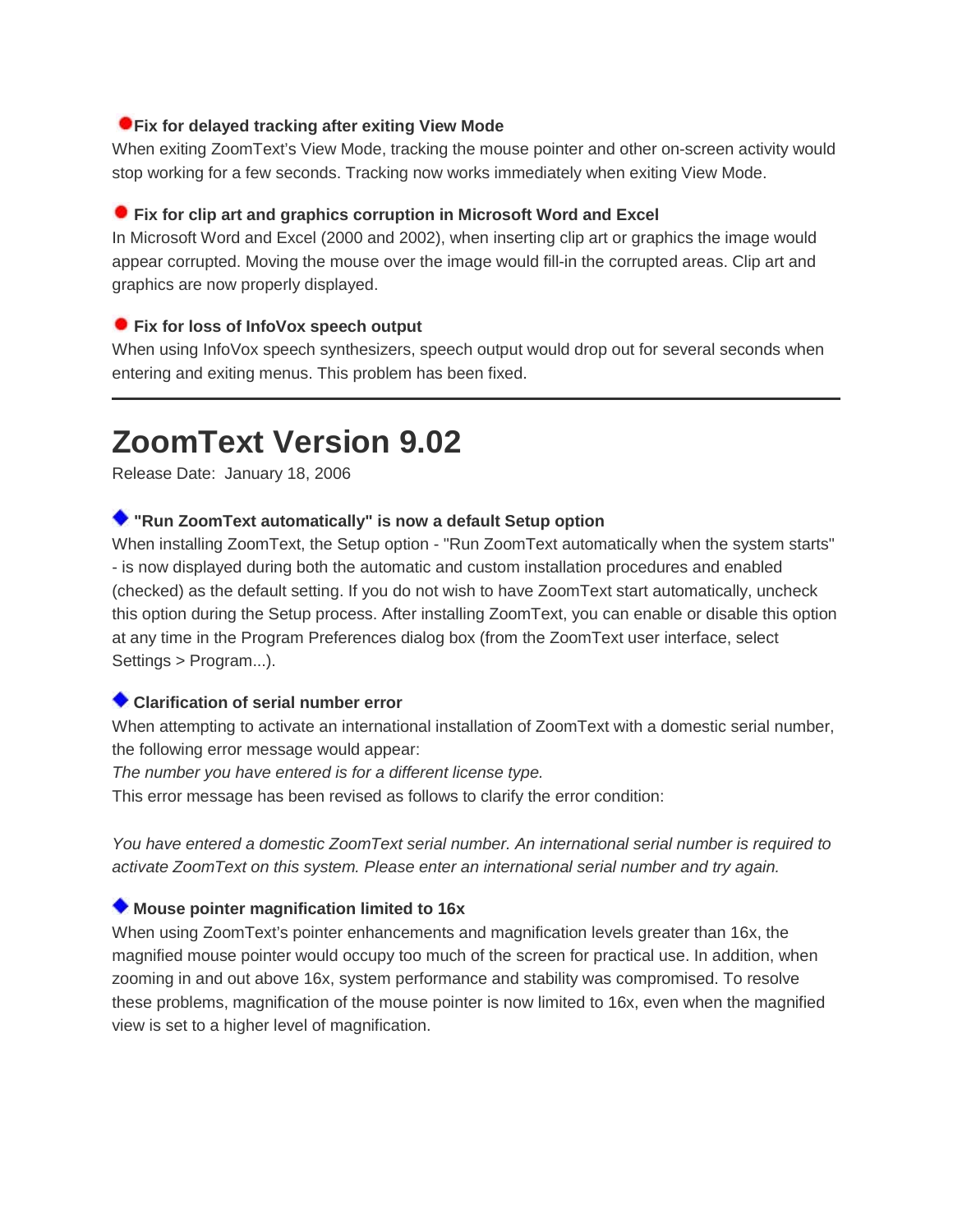## **Program echo and tracking in Microsoft Office task panes**

In Microsoft Office applications, including Word, Excel and PowerPoint, ZoomText now tracks and speaks when navigating the Task Pane.

## **Improved performance when scrolling Excel spreadsheets**

When scrolling a spreadsheet in Microsoft Excel, slow scrolling performance and repetitive announcement of the active cell would occur. This problem has been fixed.

## **Fix for loss of ZoomText functionality in Windows NT4**

When installing ZoomText in Windows NT4, if the option to "Start ZoomText automatically when the system starts" was selected, loss of ZoomText functionality would occur when ZoomText was launched at Windows startup. Loss of functionality included: loss of tracking, loss of speech output, and inability to launch AppReader and DocReader. Note: The user could resolve the problems in the current Windows session by exiting and restarting ZoomText. These problems have been fixed.

## **Fix for network client installation errors**

In certain situations, when attempting to install a ZoomText 9.0 network client (for a ZoomText network license), the following setup error would appear:

*The network server installation is invalid or corrupt. Please notify your system administrator.* This problem has been fixed.

## **Fix for "Vptray.exe..." and "ccApp..." errors**

On computers containing NTFS file systems, when a user has logged on without administrator privileges, the following Windows errors would occur when starting ZoomText and other programs (such as Norton and Symantec anti virus utilities):

*Vptray.exe failed to initialize" and/or "ccApp failed to initialize* This problem has been fixed.

## **Fix for "ZoomText DLL Load Failure" error after CD update**

After reinstalling or updating ZoomText 9.0 from a CD and rebooting the system, if the user logged in without administrative privileges, the following error could occur when attempting to start ZoomText: *ZoomText DLL Load Failure*

This problem has been fixed.

## **ZoomText Version 9.01.1**

Release Date: November 14, 2005

**Fix for AppReader startup failures on caretless documents**